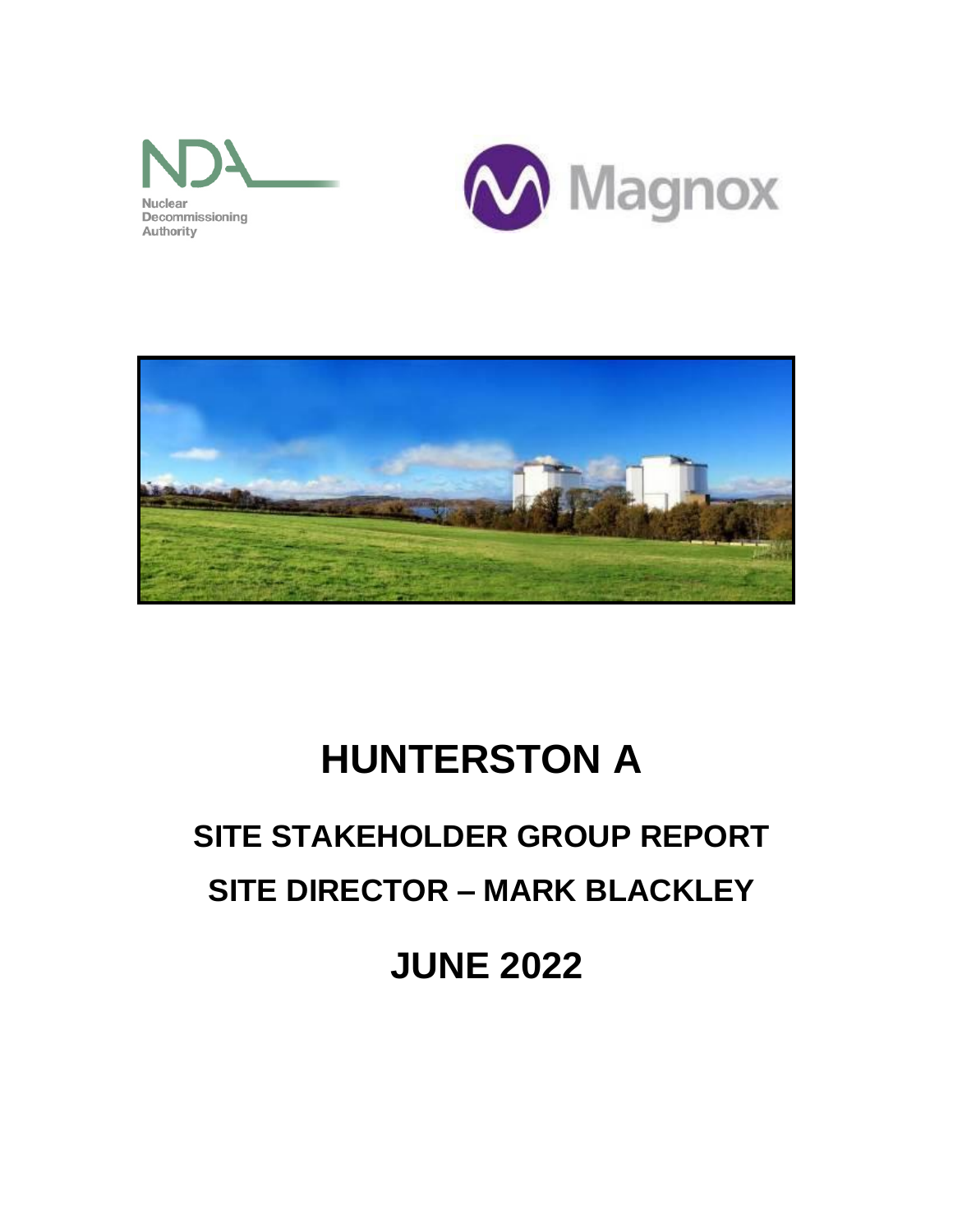### **HUNTERSTON A SITE DIRECTOR'S REPORT TO THE SITE STAKEHOLDER GROUP JUNE 2022**

**Hunterston A continues to make good progress on our programme of work to Care and Maintenance. We continue to be adequately funded by the NDA and remain committed to addressing the nuclear liabilities at Hunterston A in a safe, secure manner with care for the environment.**

## **1 SITE DIRECTOR OVERVIEW**

Hunterston A site is part way through its Care and Maintenance Preparations (C&MP) phase of decommissioning which, subject to NDA approval and funding, is currently forecast to complete by October 2030 based on the current decommissioning strategy.

The site was impacted by positive cases of Covid 19 but remained safe and compliant and delivered planned work activity. The site's Covid secure arrangements have been further relaxed in line with Government advice.

Conventional Safety Performance on site remains good. The site has continued to safely deliver work on site with no Lost Time Accidents (LTA's) since March 2021.

There were no significant Nuclear / Radiological Safety or Security issues over the reporting period.

There was one Environmental event following the discovery of a small hole in one of the sites authorised gaseous discharge stacks during a planned inspection. Upon discovery of the defect the associated ventilation plant was switched off and a repair to the stack was carried out. No other similar defects were identified on other discharge stacks.

There has been some excellent progress in a number of areas during the reporting period;

- *The Higher Activity Waste team retrieved in excess of 71Te of Intermediate Level Waste to the Store during 2021/22 financial year. It is forecast that the bulk retrieval of waste from Bunker 1 should be completed by late summer 2022.*
- *The demolition of the Learning and Development centre was completed.*
- *The installation and in-active commissioning of a new Effluent Treatment Plan was completed.*
- *A number of Asset Management improvements were completed including upgrades to security and electrical systems, improved welfare facilities and repairs to buildings / roofs.*

Whilst there are ongoing recruitment challenges it is pleasing that Hunterston has filled 64 resource requests since April 2021, either by direct recruitment or conversion of agency workers onto Magnox New Starter contracts. Our key focus over the next few months will be starting the health physics trainees and the selection for the craft apprenticeships.

More details on some of these highlights are within the appropriate sections of this report.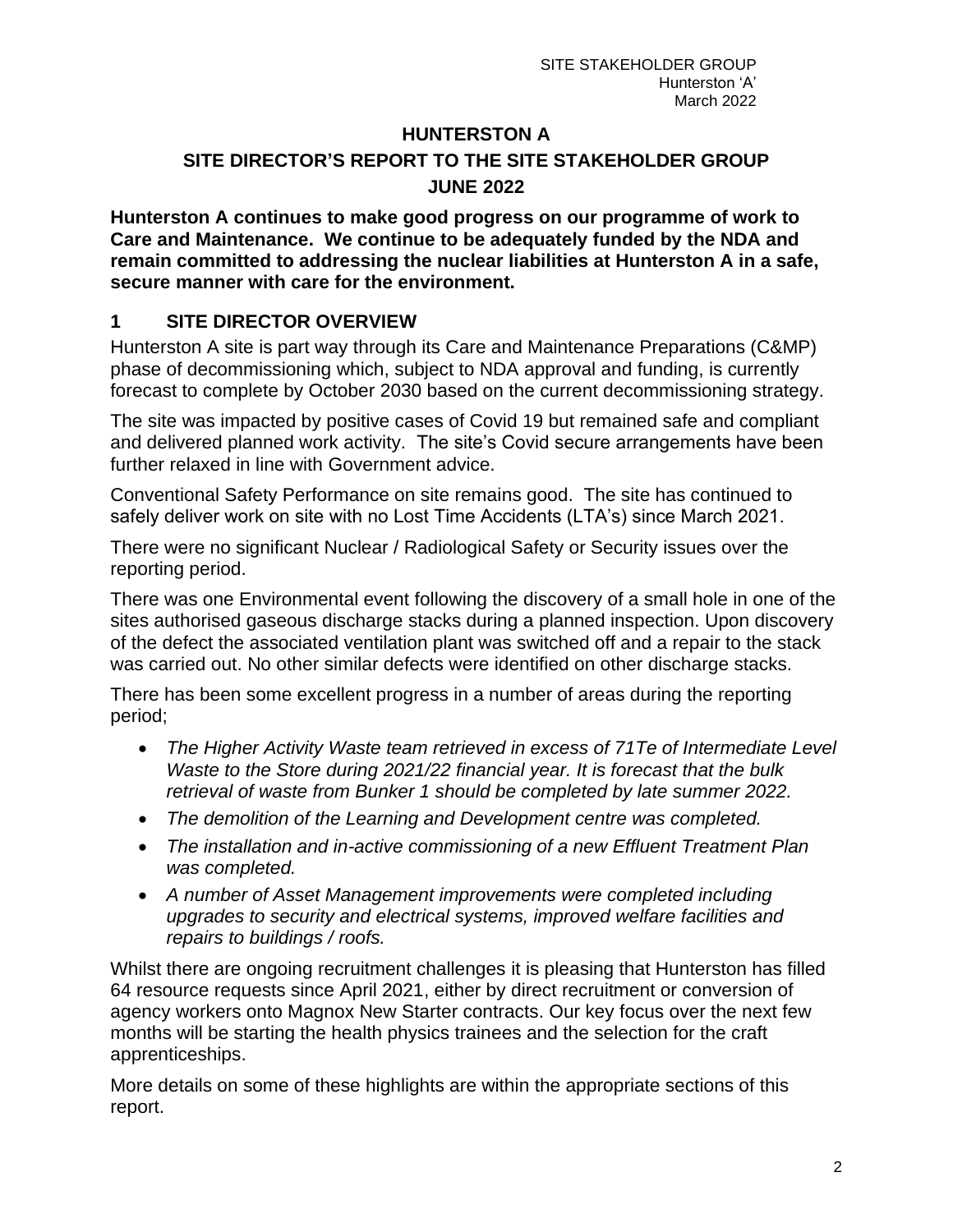#### **2 SAFETY OVERVIEW**

#### **2.1 Safety Review Performance**

Safety Performance on site remains good. The site has continued to safely deliver work on site with no Lost Time Accidents (LTA's). Thirteen months have passed since the last LTA on Hunterston A Site. The Total Recordable Incident Rate (TRIR) is now 0.00. The Site did however have three occasions where individuals received first aid treatment for minor injuries suffered during work activity. The injuries were a cut to finger, cut to leg and a graze to the head. After receiving treatment all returned to their daily tasks.

The site was impacted by positive cases of Covid 19 but remained safe and compliant and delivered planned work activity. Our Covid Contingency planning provided the site with the opportunity to appropriately respond to positive cases when they became apparent. The numbers of positive notifications to the site have greatly reduced and is now having a very minimal, if any impact on site.

The site's Covid secure arrangements have been further relaxed as we progress to exit the strict controls implemented due to the Covid pandemic. In line with government guidance and company policy we have revoked the site specific Covid arrangements and now work directly to the Company's revised document "Working and Living with Respirable Diseases including Covid – 19"

Any changes to the site's Covid Arrangements were discussed with site safety representatives and agreed at the site HESAC before implementation.

The sites Fire Life Safety Arrangements were inspected by the Office for Nuclear Regulation (ONR) Fire Inspectors. This inspection looked at the site's arrangements for fire life safety in general, also specifically at the Solid Intermediate Level Waste Encapsulation Plant and both Reactors on site. Some improvements opportunities were identified, and the site was deemed to have adequate Fire Life Safety arrangements.

The site's Fire Safety Management Group continue to meet bi-monthly and constantly review all aspects of Fire Life Safety arrangements and systems on site to ensure compliance and our Fire Life Safety arrangements are appropriate.

Target Zero continues to raise awareness on various topics such as Fire Safety, Mental Health and LOLER/PUWER.

The sites reporting culture remains strong and consistent. The site receives over 100 Q Pulse reports every month and each report is assessed/reviewed at the daily safety and compliance meeting and categorisation screened at the weekly event review meeting.

The site safety representatives meet fortnightly at the Local Safety Forum and bimonthly HESAC meetings. These meetings are well supported by Magnox and contractor Safety Representatives.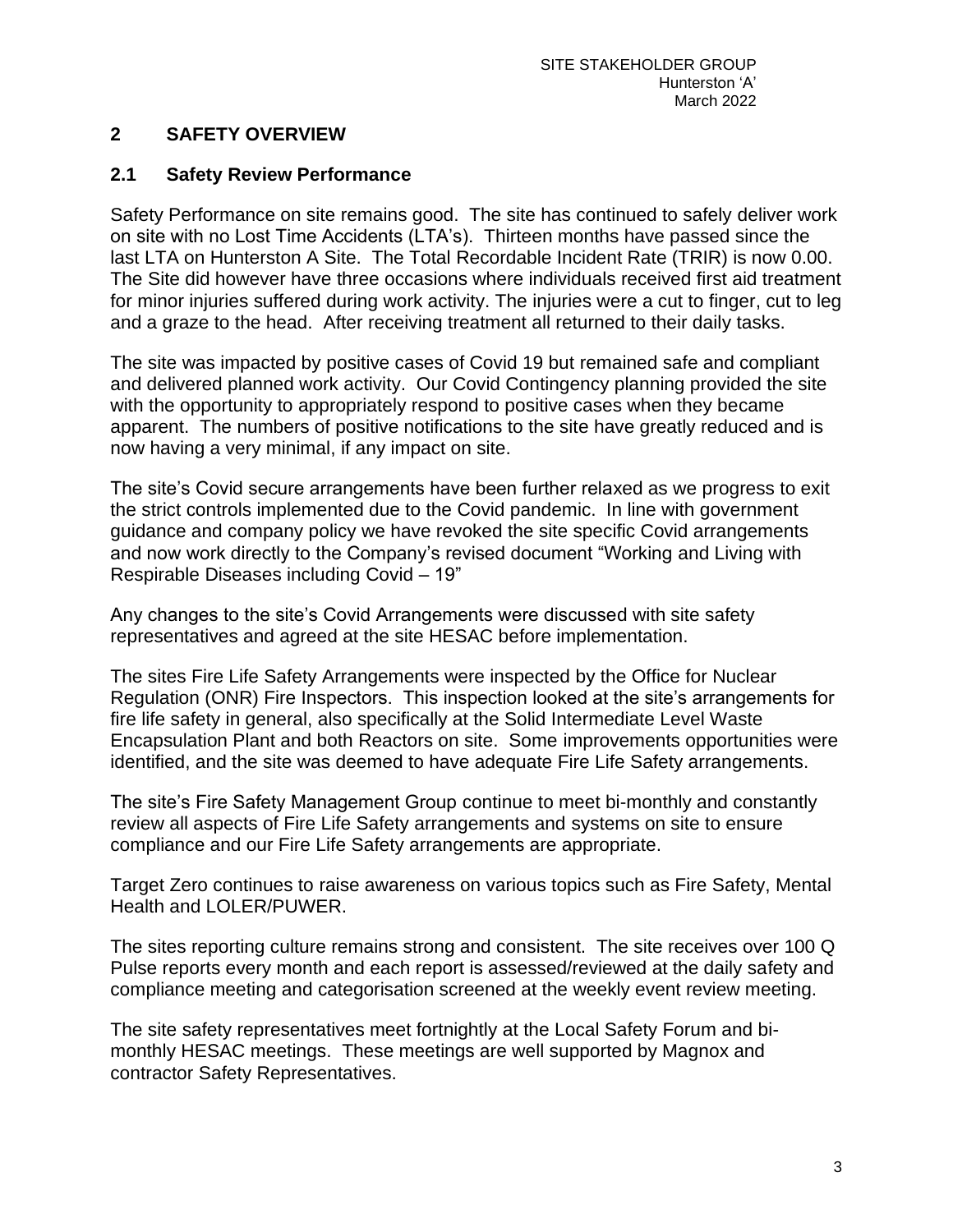### **2.2 Emergency Arrangements**

The sites Accident and Emergency Contingency Arrangements remain suitable and sufficient for work activities and foreseeable events that may or could occur through the undertaking of work activity on site. The Contingency arrangements are frequently tested to ensure they remain in a state of readiness.

New work activities are being undertaken on site that requires Contractors to be working at height. The Contractor involved had successfully demonstrated their ability to rescue/recover a person from height and provide first aid.

Contractors are responsible for ensuring that their Contingency arrangements remain suitable and ever ready. They test them frequently and Magnox are invited to oversee the training exercises.

The Security Guards continue to test the silent hours contingency arrangements.

The wellbeing group ran several Defibrillator and Resuscitation awareness training sessions. These sessions were well attended, and more sessions have been arranged. This is a life skill that can be taken away from the workplace.

## **3 DECOMMISSIONING PROGRESS**

### **3.1 Hunterston Reactor Project / Plant & Structures**

#### Reactor Remedial Repairs

The Reactor Remedial Repairs works programme has completed removal of all external cradle rails from both reactors and painting of exposed brackets, following the removal of the rails. Works to replace water damaged open floor gratings and durbar plates is now complete in both reactors. The remaining scope, which is to repair 27 column bases across both reactor buildings is continuing and is expected to be completed by July 2022.

### Reactor Interim Roof Remedial Works

Works started on site in January 2022 with reassurance surveys and installation of safety netting to secure a system inside the reactors under the roofs as a fall arrest measure. The reassurance monitoring and internal safety netting is complete and work to access the fragile roof via a system of 'Easi-deck' walkways and installation of perimeter handrails by rope access is ongoing. Application of a SIKA waterproof coating to the facades of reactor one via a MEWP has also commenced.The main works to arrest water ingress to the roofs by applying a SIKA protection system, which is weather dependent, will continue on following completion of the fall arrest and edge protection works and is due to be completed by end of October 2022.

#### Learning and Development (L&D) Centre Demolition Works

Plant and Structures has completed a small-scale demolition project of the Learning and Development centre (L&D) at Hunterston A on time and to budget. The work consisted of demolishing the main L&D building and a number of small outbuildings, in addition to excavating and removing a buried sceptic tank. The project is currently in the close down phase.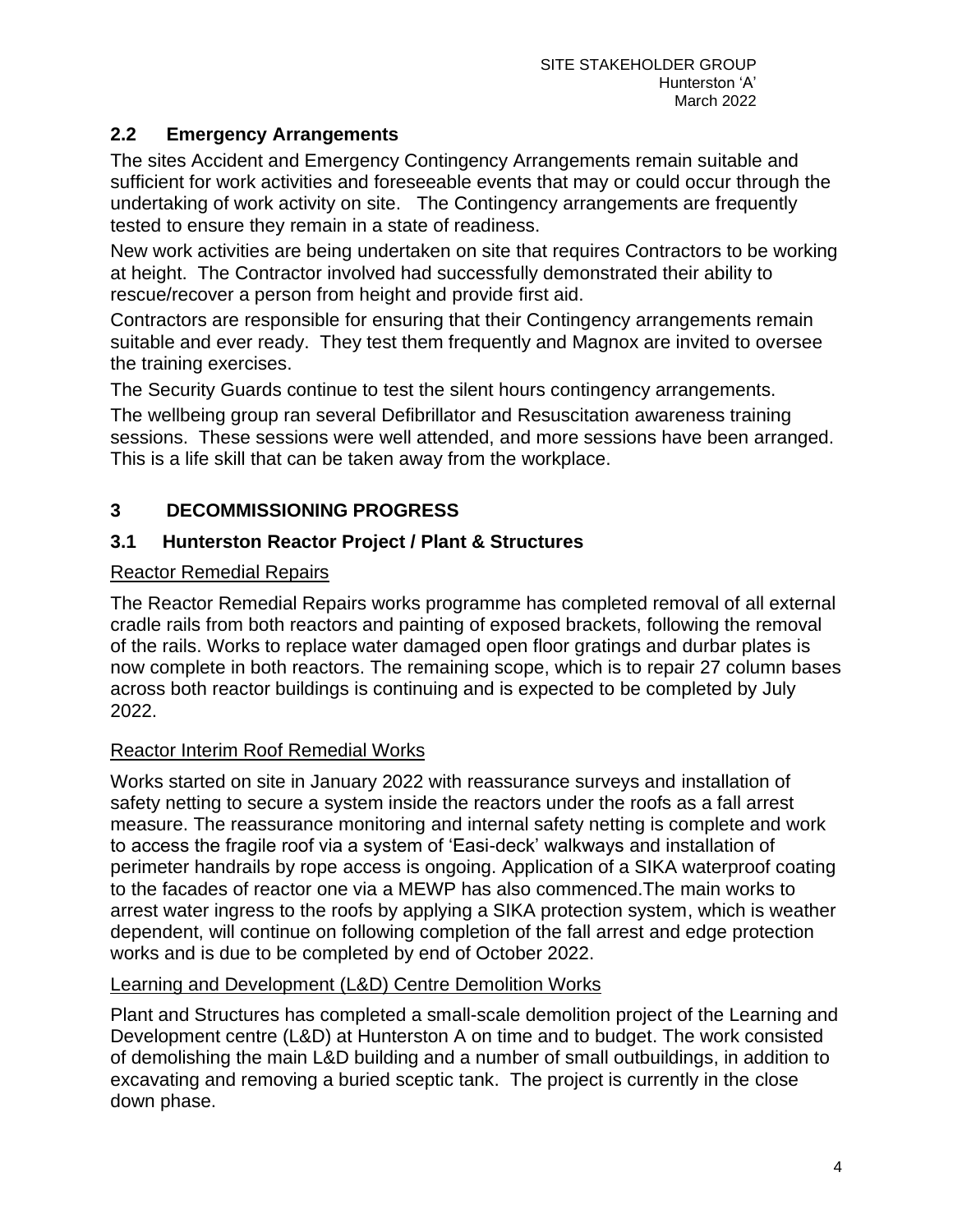### **3.2 Solid Active Waste Bunker Retrieval (SAWBR) Project**

*The SAWBR facility was constructed to recover solid HAW (Higher Activity Waste) from within the site's five HAW bunkers. This is achieved by using remotely operated vehicles (ROV's) to fill hoppers that are then tipped into RWM (Radioactive Waste Management Ltd) approved 3m<sup>3</sup> stainless steel boxes. The initial breakthrough into Bunker 5 was achieved in March 2014 and Bunkers 5, 4, 3 and 2 have been sequentially emptied to date.*

The plant was shut down to facilitate a routine planned, maintenance outage in SAWBR on week commencing Monday 2 May for a duration of two weeks. This outage was completed, and the plant has since been returned to service and continues to export filled boxes of waste.

Out-with the period of the outage the SAWBR facility continues to operate, processing waste from Bunker 1. To date, the SAWBR team have safely exported a cumulative total of Two Hundred and Twenty 3M³ boxes from Bunker 1 to the ILW Store, this equates to **132.4** Tonnes of Bunker 1 waste. This brings the total of 3M³ boxes exported from SAWBR (all bunkers) to **1113** Boxes. It is forecast that the bulk retrieval of waste from Bunker 1 should be completed by late summer 2022.



*Bunker Waste Recovery Operations, showing a Brokk sorting waste from Bunker 1*

## **3.3 Wet Intermediate Level Waste Retrieval & Encapsulation Plant (WILWREP)**

*The WILWREP facility was designed and constructed to recover and encapsulate Intermediate Level Waste (ILW) sludges, resins and acids stored in site tanks. The plant is now undergoing a reconfiguration to allow the processing of ILW Nitric acid, currently stored within the Acid Storage Facility. WILWREP operations personnel are assisting with these reconfiguration works and providing support as required to Waste Projects work on the Pond Purge Sump Retrieval and Encapsulation Plant (PPSREP) – which is being installed for retrieval of sludges at a different location on site.* 

When possible, the WILWREP team are continuing to consolidate the residual sludge from three Sludge Retention Tanks in WILWREP and one of the methods of

consolidating the sludge, whilst segregating the debris, is with the use of the "Dumper Bot".

Operations have now commenced on Dumper Bot recoveries in SRT3 (*see picture opposite*), moving the remaining sludge within the tank to a single location. The Bot will then be used to separate solid items of debris from the remaining sludge, allowing the team to clear the base of the tank. This work should take around two months, then the Dumper Bot will be transferred to SRT2 to continue the process.

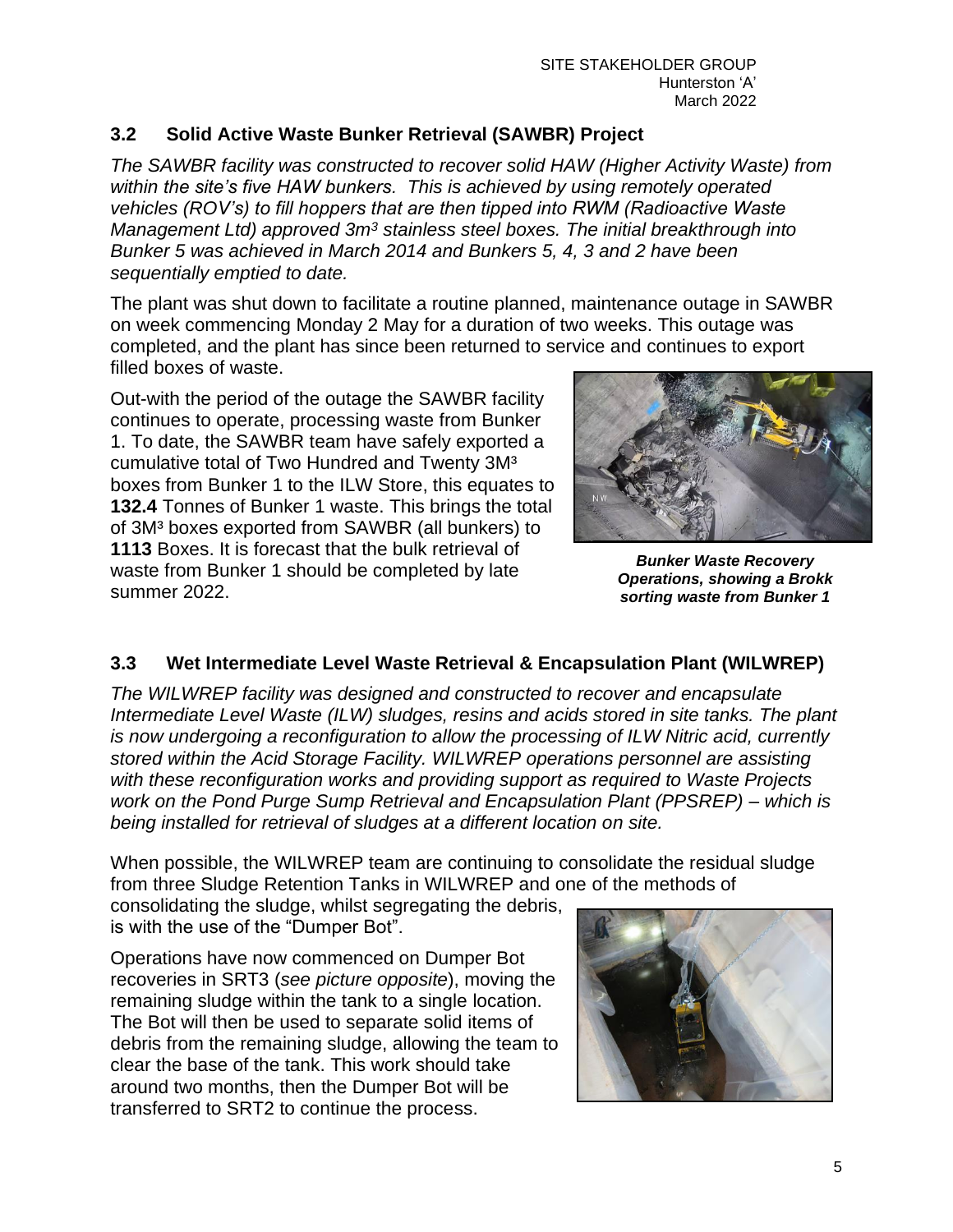#### SITE STAKEHOLDER GROUP Hunterston 'A' March 2022

## **3.4 Solid Intermediate Level Waste Encapsulation (SILWE) Project**

*The SILWE facility exists purely to encapsulate the 3M<sup>3</sup> packages containing the solid waste retrieved/recovered from SAWBR with a grout mix. It is expected to take up to three years to encapsulate approximately 1500 stainless steel packages. Once encapsulated, the packages will be in their disposable state.* 

The SILWE Project continue with preparations for the commencement of Phase 2 Commissioning in August of 2022. Phase 2 will conclude with plant operations being managed via the SILWE control room.

Recently we have had a bit of a setback with the Kuka robot sequences. It is expected that a solution will be in place in the coming weeks. This will allow the system performance demonstration to progress.

The project plan is to transition into Phase 3 Commissioning in November of 2022, with Active Commissioning forecast to commence in the second quarter of 2024.





### **3.5 Ponds Programme**

#### New Effluent treatment Plant (NEffTP)

Work to install a New Effluent Treatment Plant within the Low-Level Waste Transfer Facility at Hunterston A progressed throughout the reporting period. This system will facilitate the eventual diversion of current miscellaneous effluent streams which will in

turn enable wider decommissioning of site by creating redundancy in the systems and tanks currently still in use.

JGC mobilised for Hunterston in February and Installation concluded at the end of March with inactive commissioning achieved in early April. The team are now focused on addressing minor actions from inactive commissioning activities whilst turning their attention to readiness for active commissioning later in the year.



*New Effluent Treatment plant within the Low-Level Waste Transfer Facility.*

### Miscellaneous Effluent Bowsers

In a project related to the New Effluent Treatment Plant, FAT's were carried out within the period on the four miscellaneous effluent bowsers being procured from Trailer Engineering and the new kit has now been delivered to site.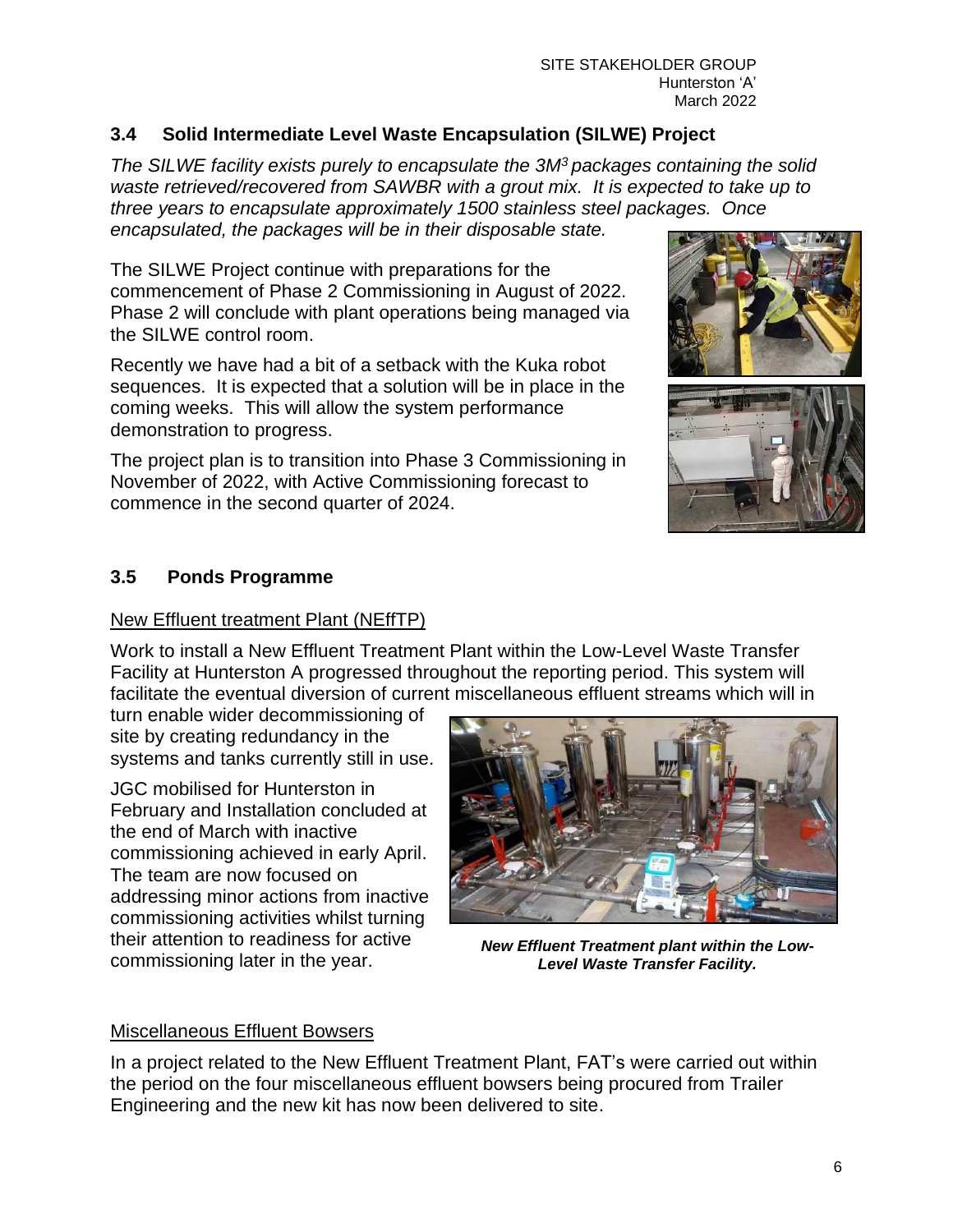These Bowsers *(pictured below)* will become the means of collecting effluent and transferring it to the NeffTP once the existing effluent streams have been diverted.

The bowsers will allow unmanned local collection of effluent and will integrate with the wider monitoring systems on-site to provide automatic warnings when reaching capacity.



#### Delay Tank Blockhouse Ventilation

The redundant delay tanks are located within the Radiological Control Area (RCA), between the Replacement Delay Tank (RDT) and the Wet Intermediate Level Waste Retrieval and Encapsulation Plant (WILWREP) and opposite to the Solid Active Waste

Building (SAWB). There is currently no ventilation system for the delay tanks as it was removed historically due to degradation and as a result all decommissioning works associated with the tanks have been suspended.

Work to reinstate a ventilation system to the delay tanks is underway, which, when complete, will facilitate decommissioning. The design of the system has now concluded with manufacturing and installation drawings approved and the team are working towards achieving DAR 4 in the coming weeks before commencing procurement.



*General Arrangement of Delay Tank enclosure and new ventilation system.*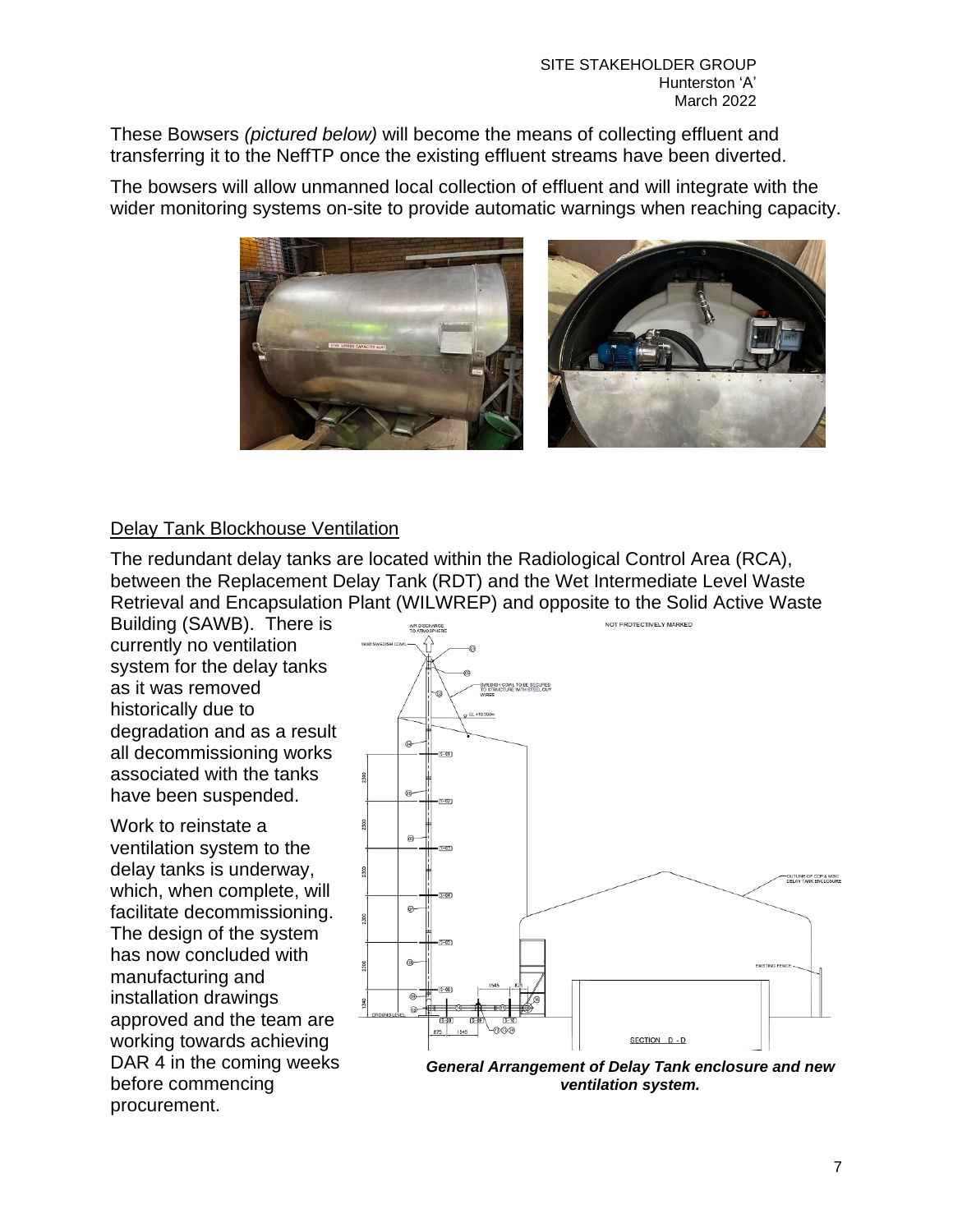## Ponds ILW Retrieval

During the period the Pond Operations team filled the SAW flask with ILW from the blockhouse and it was transferred to High Active Waste. This represents a key milestone in site ILW retrieval and overall hazard reduction within the pond and is the final time that the SAW flask will be required for use within the pond.



*Photograph and drawing of Solid Active Waste Flask*

## **4 ASSET MANAGEMENT**

Asset Management forms a cornerstone of site operations to ensure the ongoing integrity of site assets during the lifecycle plan. The work also involves the disposal, remediation and repurpose of assets across the site. The aim is to work in partnership with others on Site to provide and maintain a safe and secure working environment. Areas on Site that fall within the scope of asset management include:

- *• Physical infrastructure*
- *• Installed and temporary plant and equipment*
- *• Facilities*
- *• Utilities*

A number of Work Packs were concluded at the end of the last financial year 2021/22 including upgrades to security and electrical systems, improved welfare facilities and roadways, removal of asbestos in aged equipment and repairs to building envelopes that are subject to harsh, coastal weather conditions.

Improvements for this financial year 2022/23 include:

- *Phase 2 of the welfare facilities upgrades.*
- *Ventilation system upgrades.*
- *Crane upgrades*
- *Replacement of the Sites Mains Supply Transformers*
- *Replacement of the Sites Waste Monitoring Equipment*
- *Remediation of building fabric and site infrastructure in support of current Business Plan*
- *Review of facilities to meet future Business demand and provide underpinning for Investment Plan where appropriate*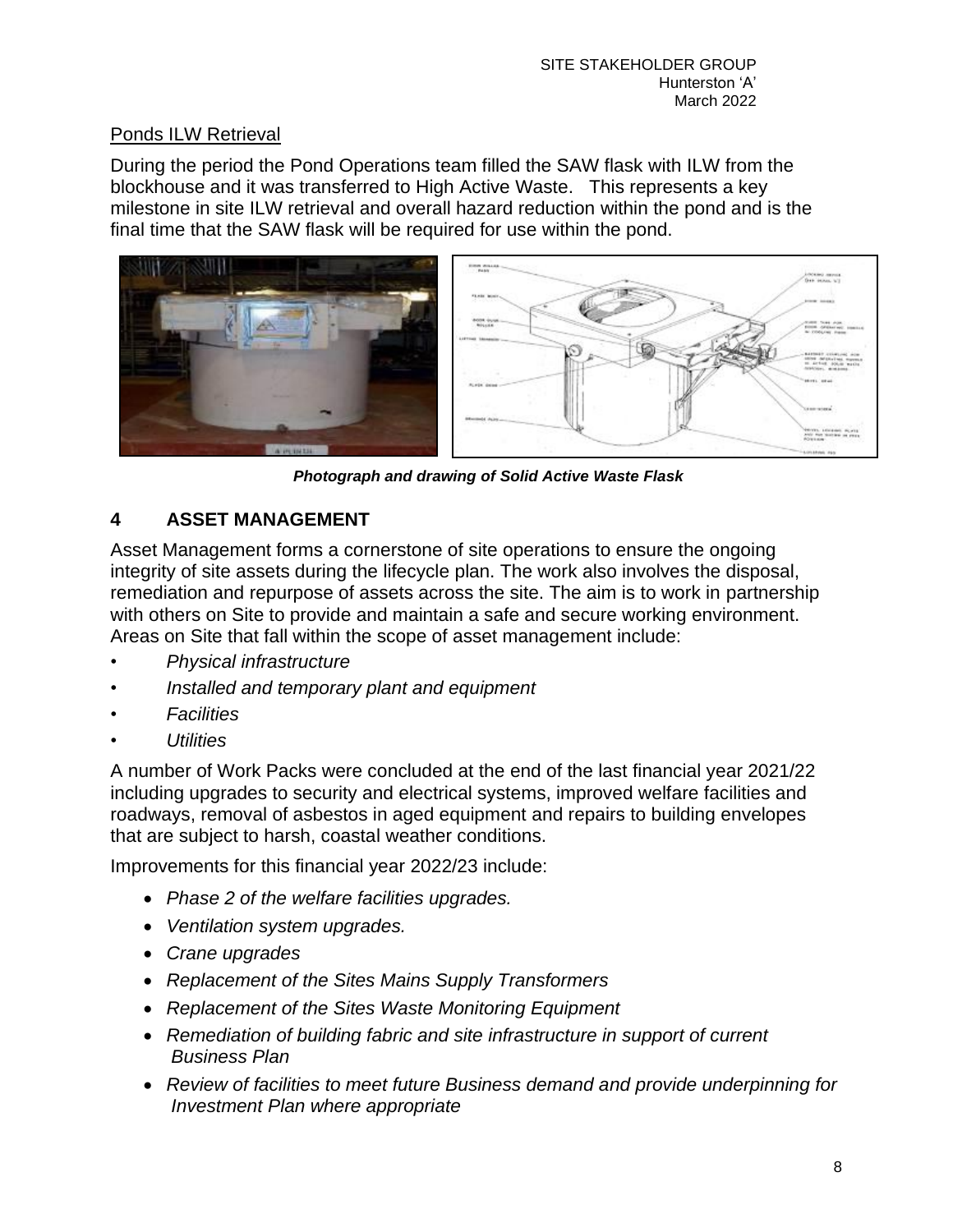## **5 PEOPLE**

### **5.1 Site HR**

We have recently been reflecting on the level of resourcing that has been ongoing at Hunterston, which has been significant, with 64 resource requests having been fulfilled during April 2021 to date and a number of others currently in progress. This has resulted in refreshment in some areas; securing valuable agency workers onto Magnox New Starter contracts and assisted in improving our succession planning for the future as well as the socio-economic aspects. Our key focus over the next few months will be progressing the trainee positions within health physics disciplines that we have candidates identified for and commencing the selection of craft apprenticeships.

Trends from the feedback from the recent Employee Engagement Survey have now been identified and are being communicated in group sessions with staff across the site. These are in the areas of engagement, EDI and health and wellbeing. Following this, action plans will be developed to progress improvements

Our new Performance Management arrangements **Valuing Individual Performance (VIP)** were launched from April this year and line managers and team members are currently planning the first of these conversations under the new process. The principles of the VIP approach are summarised as CODE:



## **5.2 Occupational Health**

Our Wellbeing Group continues to promote a variety of mental health and wellbeing initiatives across the site. Recent examples include the Hunterston Step Challenge, provision of information on organisations who provide emotional and practical support to those who have caring responsibilities; and Mental Health Awareness Week where the theme this year was loneliness. In support of this year's theme a variety of webinars from Care First being available to view as well as colleagues from across the NDA estate talking about their personal experiences in a collection of videos called "This is me"

With the recent reduction in Covid restrictions, there has also been a roll out of Defibrillator Familiarisation Sessions on the use of Automated External Defibrillator's (AED's) to provide an insight into how they work and allay any fears of using one.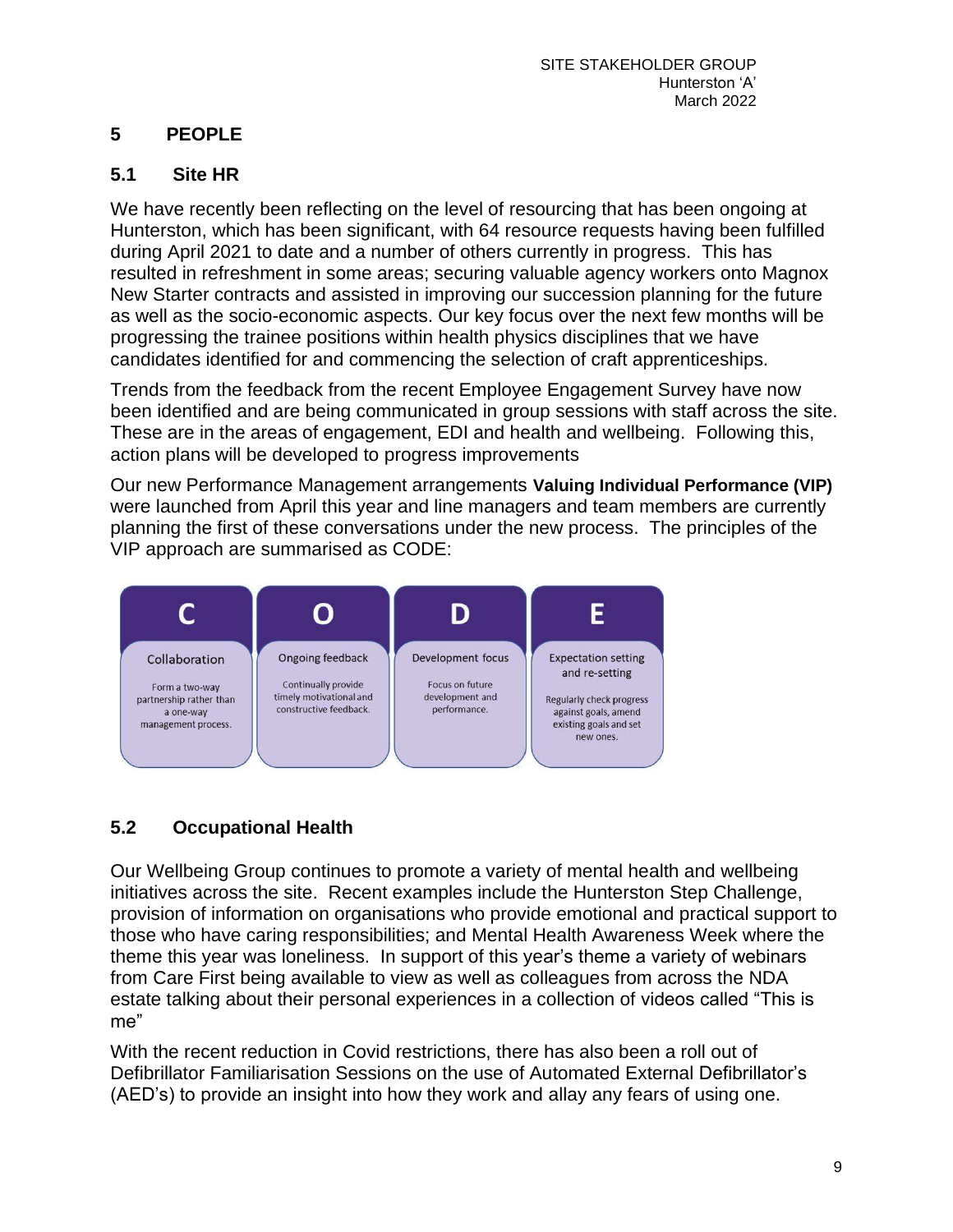### **6 RADIOLOGICAL SAFETY**

*Explanatory note: The maximum permissible dose to a radiation worker in the UK is 20mSv (milliSieverts) in a calendar year. The average annual radiation dose to the UK population from all sources is 2.6mSv. Collective dose is usually measured in man.milliSieverts. For example, if ten people were each to receive 0.1milliSieverts during a particular task, then the collective dose for the task would be 10 people x 0.1mSv each = 1 man.milliSievert.*

Doses for the calendar year 2022, to the end of April, are as follows:

- *Approximately 154 employees and visitors received a total collective dose of 4.637 man.mSv between them*
- *Approximately 215 contractors received a total collective dose of 6.071 man.mSv between them*
- *The highest individual dose received by an employee was 0.650 mSv*
- *The highest individual dose received by a contractor was 0.764 mSv*

The majority of dose accrued in 2022 has been from a combination of the pond decommissioning project and other site projects. All doses in these projects have been prior assessed, planned and are tracked throughout the project duration to ensure that no limits are exceeded and that doses are kept as low as reasonably practicable.

### **7 ENVIRONMENT (April 2021 - March 2022)**

#### **7.1 Radioactive Discharges**

#### *Solid*

Low Level Waste (LLW) disposals to the Low Level Waste Repository (LLWR) continue. 91.88m<sup>3</sup> of LLW and VLLW with a total activity of 1.7 GBq was disposed of during the twelve month period from April 2021 to March 2022**.** There is no limit on the volume or radioactivity content of LLW and VLLW being disposed of under the site EA(S)R Permit. The main contribution to these waste consignments was decommissioned plant, equipment, and materials generated during decommissioning operations.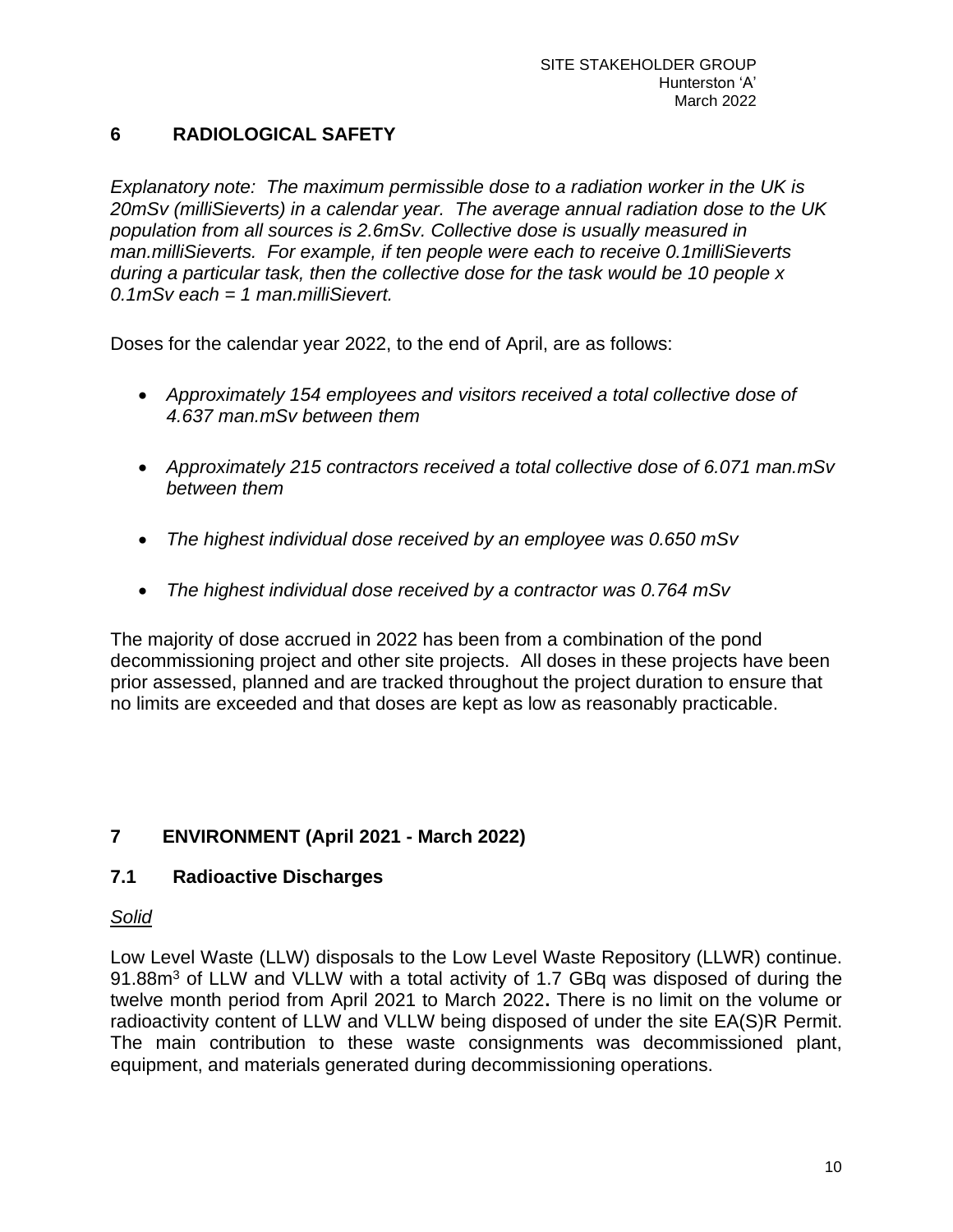### *Liquid*

The main sources of liquid radioactive discharges during the period April 2021 - March 2022 were decontamination of various areas within the cartridge cooling ponds building, liquors generated through wet waste recovery and encapsulation processes, and routine waste water arisings from the site active drain system.

| <b>Radionuclide or Group of</b><br><b>Radionuclides</b>                        | <b>Annual Limit</b> | <b>Activity discharged</b><br>(Apr 2021 - Mar 2022) |
|--------------------------------------------------------------------------------|---------------------|-----------------------------------------------------|
| Tritium                                                                        | 30 GBq              | 0.011 GBq                                           |
| Caesium-137                                                                    | 160 GBq             | 0.060 GBq                                           |
| Plutonium-241                                                                  | 2 GBq               | 0.003 GBq                                           |
| All alpha emitting radionuclides not<br>specifically listed taken together     | 2 GBq               | 0.003 GBq                                           |
| All non-alpha emitting radionuclides<br>not specifically listed taken together | 60 GBq              | 0.057 GBq                                           |

#### *Gaseous*

The main contributions to gaseous radioactive discharges were ventilation systems operating in contamination-controlled areas and reactor vessel 'breathing'.

| <b>Authorised Outlet,</b><br><b>Group of Outlets or</b><br>other discharge route | Radionuclide or<br>Group of<br><b>Radionuclides</b> | <b>Annual</b><br>Limit | <b>Activity discharged</b><br>(Apr 2021 - Mar 2022) |
|----------------------------------------------------------------------------------|-----------------------------------------------------|------------------------|-----------------------------------------------------|
| All authorised outlets<br>taken together.                                        | Tritium                                             | 100 MBq                | $0.3$ MBq                                           |
|                                                                                  | All other<br>radionuclides<br>(excluding tritium)   | 3 MBq                  | 0.432 MBq                                           |
| Discharges made as a<br>consequence of reactor<br>breathing                      | Tritium                                             | 3000 MBq               | 476.98 MBq                                          |
|                                                                                  | Carbon-14                                           | 200 MBq                | 52.93 MBq                                           |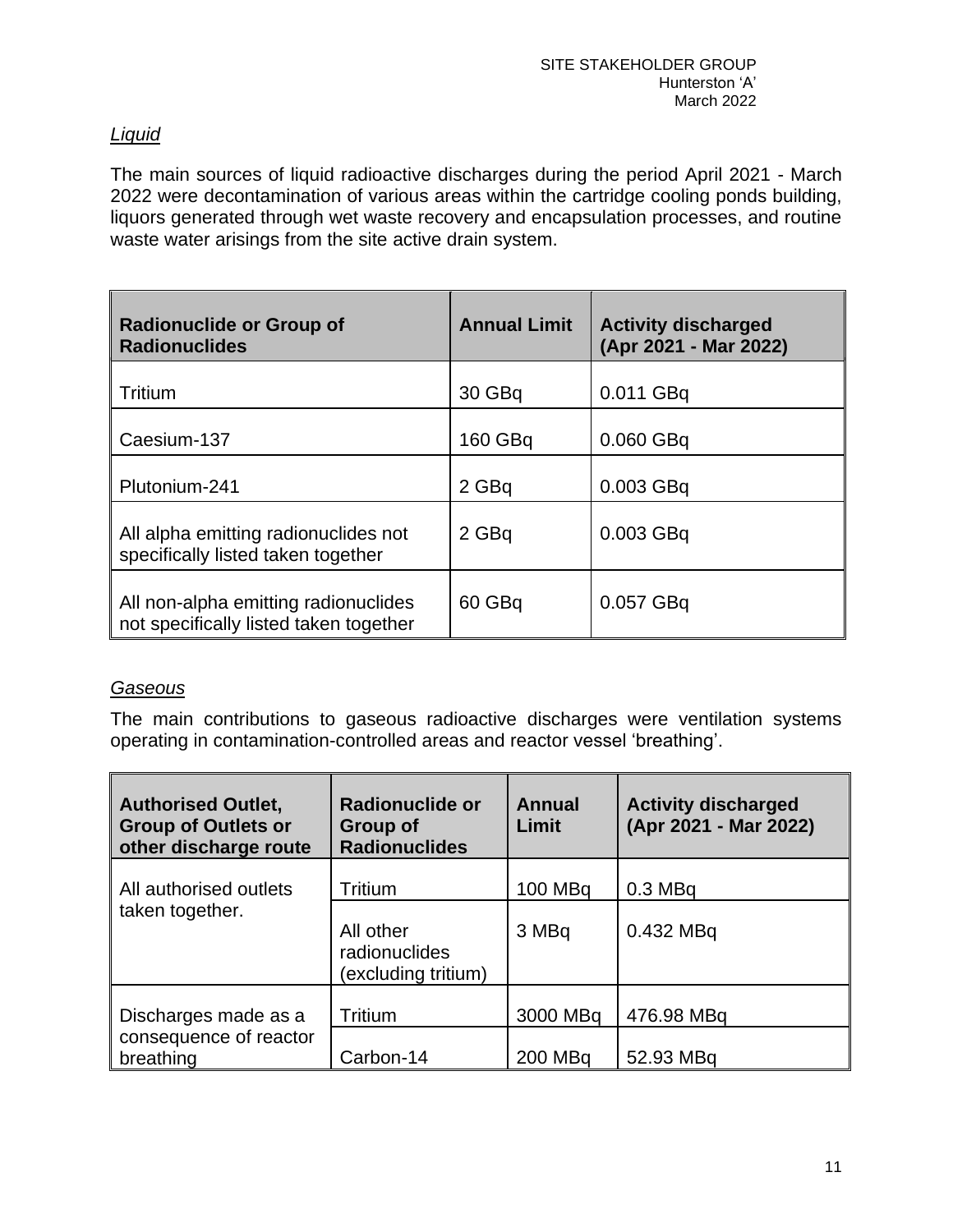#### **7.2 Non-radiological Environmental update (April 2021 - March 2022)**

Treated sewage effluent from the plant is not currently being independently assessed by SEPA due to SEPA Covid restrictions on visiting Site. Results from an independent offsite laboratory analysis verify that the sewage treatment works reed beds continue to work efficiently to maintain good quality effluent in compliance with the sites CAR discharge licence.

Monitoring and trending of data for resources such as water, electricity and fuel continues to determine where use can be minimised, in line with the site Environmental Management System. Over the period April 2021 to March 2022 the site used 15.93 Terra Joules (Tj) of energy; 14.96 Tj attributed to electricity consumption and 0.97 Tj attributed to fuel use in site vehicles, equipment, and generators. In the same 12-month period the site water consumption was 9,540m<sup>3</sup>. The site continues to report carbon equivalent emissions data as per the new company process.

New reporting requirements have been put in place for waste disposal and recycling with new reporting groups being established for use in the company unified dashboard. Over the period April 2021 to March 2022 a total of 397.85 tonnes of waste was collected for consignment from site (397.05 tonnes for recycling, recovery, or composting, and 0.8 tonnes for disposal to landfill). This gives a recycling rate of approximately 99.80%.

#### **7.3 Environmental Events**

There was one significant environmental event reported between December 2021 and March 2022 following the discovery of a defect on one of the sites authorised gaseous discharge stacks during a planned inspection.

The defect was a small hole caused by local corrosion on a thin wall section of the metal duct after the HEPA filter abatement but before the inlet to the stack sampling instrument.

Upon discovery of the defect the associated ventilation plant was switched off and a repair to the stack was carried out.

No other similar defects were identified during the inspection of the remaining site authorised gaseous discharge stacks.

An assessment has concluded that the small hole resulted in an increase to the measured discharge from the stack of 0.3%. This does not alter the monthly discharge information reported to SEPA.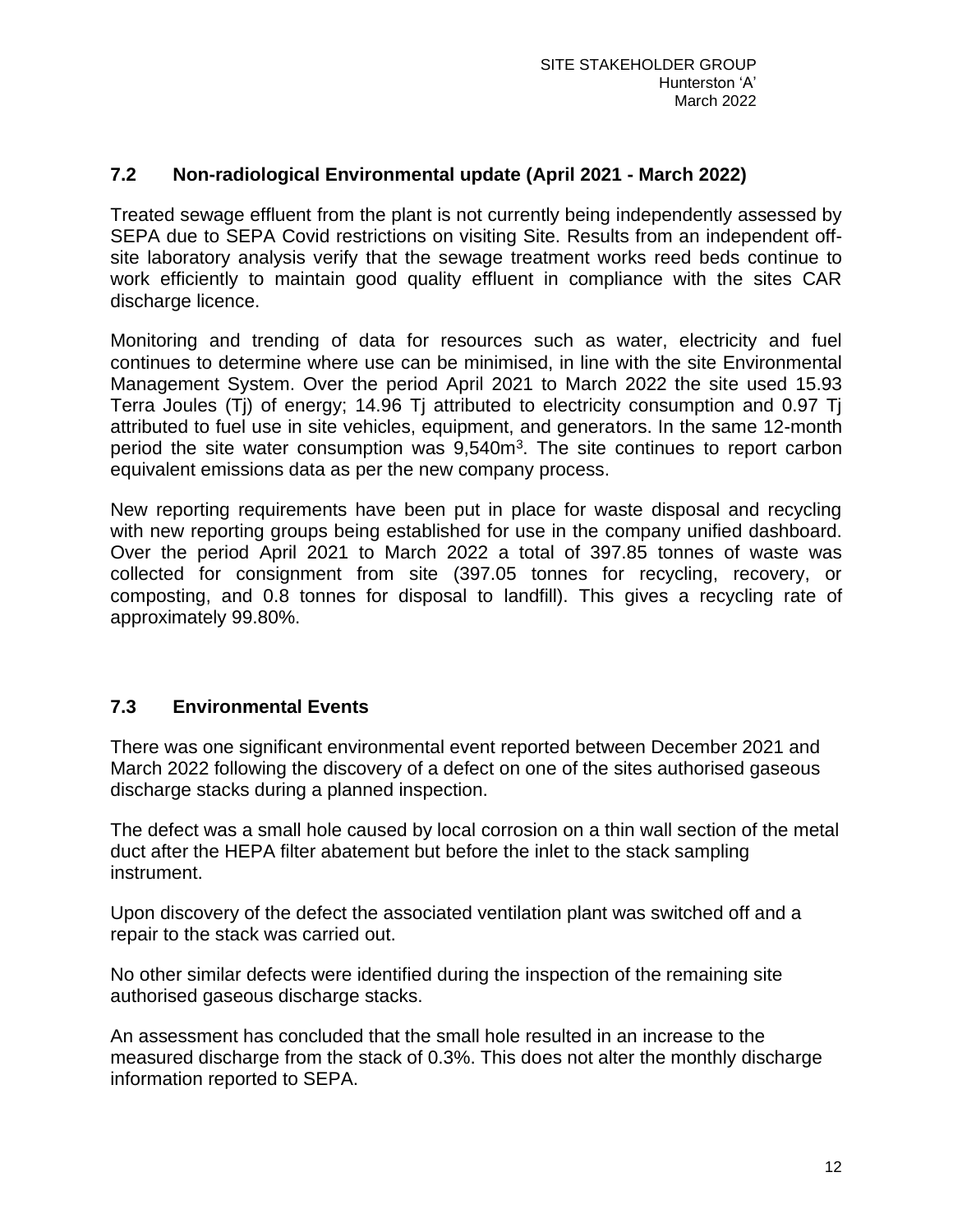#### **8 SOCIO-ECONOMIC / STAKEHOLDER UPDATE**

The electronic application form for the socio-economic scheme can be found on our external website at **[https://www.gov.uk/government/collections/magnox-working](https://gbr01.safelinks.protection.outlook.com/?url=https%3A%2F%2Fwww.gov.uk%2Fgovernment%2Fcollections%2Fmagnox-working-with-our-communities&data=02%7C01%7Csean.w.marshall%40magnoxsites.com%7C3273fb0c2b7a43f00d6108d849af8bca%7C8af7874e5d8a468585d993475ca367ef%7C0%7C0%7C637340365590371282&sdata=aFYpXwxzqtsWyAynh%2FD7RENjJDT22IBZ7BmBPRKq7Cw%3D&reserved=0)[with-our-communities](https://gbr01.safelinks.protection.outlook.com/?url=https%3A%2F%2Fwww.gov.uk%2Fgovernment%2Fcollections%2Fmagnox-working-with-our-communities&data=02%7C01%7Csean.w.marshall%40magnoxsites.com%7C3273fb0c2b7a43f00d6108d849af8bca%7C8af7874e5d8a468585d993475ca367ef%7C0%7C0%7C637340365590371282&sdata=aFYpXwxzqtsWyAynh%2FD7RENjJDT22IBZ7BmBPRKq7Cw%3D&reserved=0)**







M Magnox